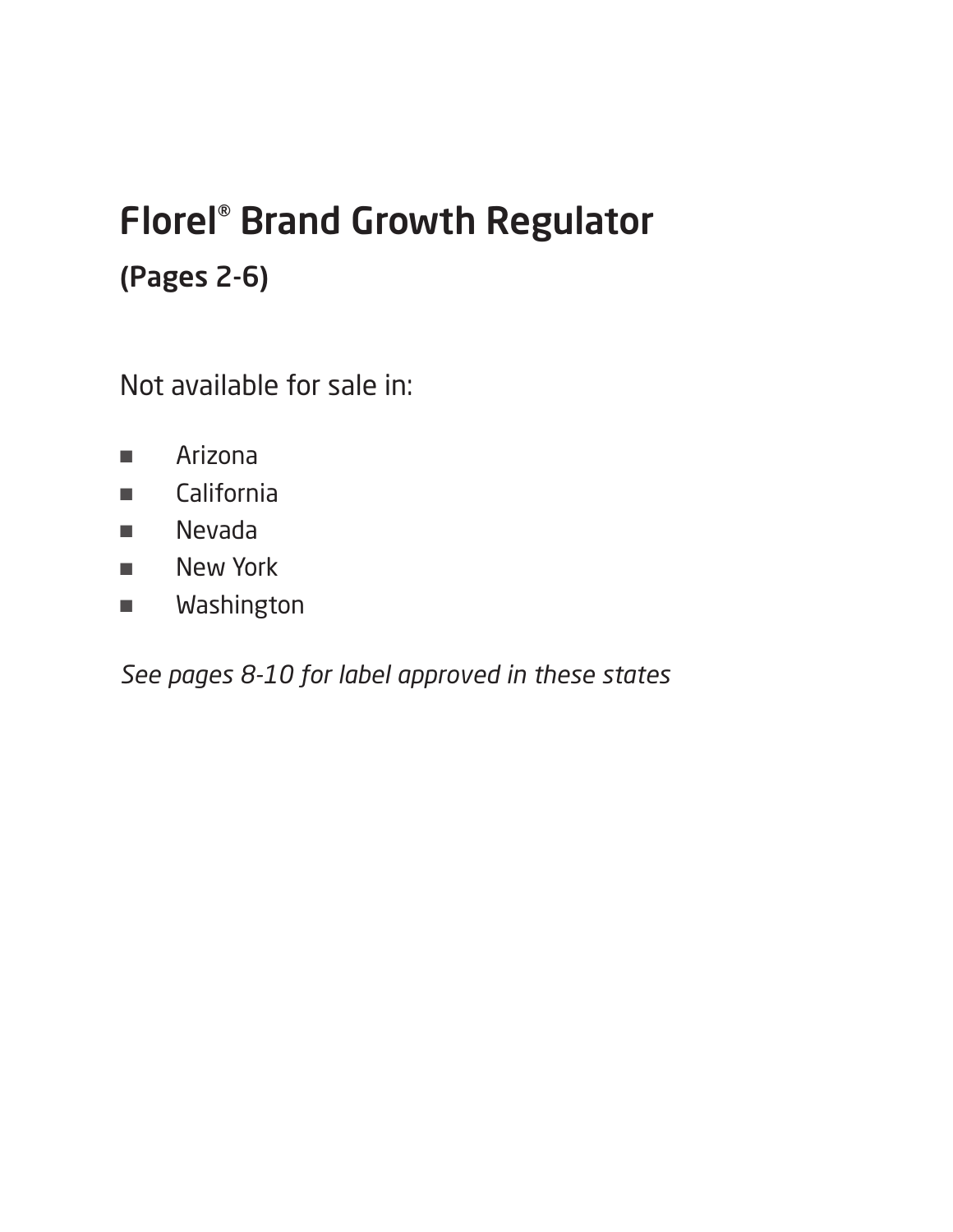## **Florel® Brand Growth Regulator**

- Prevents Nuisance Fruit on Ornamental Trees and Shrubs
- Removes Mistletoe from Ornamental Conifers and Decidous Trees
- Use In Production of Cantaloupe, Cucumber, Pumpkin and Squash Hybrid Seed
- Induces Flowering of Ornamental Bromeliads
- Reduces Plant Height of Potted Daffodils and Stem Topple of Potted Hyacinths
- Increases Lateral Branching in Ornamentals



#### **ACTIVE INGREDIENT:**

| Ethephon, $[(2-chloroethyl) phosphonic acid]^*$ 3.9% |  |
|------------------------------------------------------|--|
|                                                      |  |
|                                                      |  |

\* This product contains 0.33 lbs. ethephon per gallon.

EPA Reg. No. 54705-8 EPA Est. No. 48498-CA-1

**NET CONTENTS**: 1 Pint, 1 Quart, 1 Gallon, 2½ Gallons, 55 Gallons

Manufactured for: **LAWN AND GARDEN PRODUCTS, INC.**  P.O. Box 35000 • Fresno, CA 93745-5000 • (559) 499-2100

info@montereylawngarden.com

FLOREL is a registered trademark of Bayer Aktiengesellschaft.

## **KEEP OUT OF REACH OF CHILDREN CAUTION**

## **FIRST AID**

| IF IN EYES:                              | • Hold eye open and rinse slowly and gently with<br>water for 15-20 minutes.<br>• Remove contact lenses, if present, after the first<br>5 minutes, then continue rinsing eye.<br>• Call a poison control center or doctor for<br>treatment advice. |
|------------------------------------------|----------------------------------------------------------------------------------------------------------------------------------------------------------------------------------------------------------------------------------------------------|
| <b>IF ON SKIN</b><br><b>OR CLOTHING:</b> | • Take off contaminated clothing.<br>• Rinse skin immediately with plenty of water for<br>15-20 minutes.<br>• Call a poison control center or doctor for<br>treatment advice.                                                                      |

#### **HOT LINE NUMBER**

Have the product container or label with you when calling a poison control center or doctor, or going for treatment. You may also contact the National Pesticide Information Center at 1-800-858-7378 for emergency medical treatment information.

#### **NOTE TO PHYSICIAN**

Treat symptomatically. Consideration should be given to the possibility that overexposure to materials other than this product may have occurred. No specific antidote is available. Probable mucosal damage may contraindicate the use of gastric lavage.

## **PRECAUTIONARY STATEMENTS HAZARDS TO HUMANS AND DOMESTIC ANIMALS**

**CAUTION:** Harmful if absorbed through skin. Causes moderate eye irritation. Avoid contact with skin, eyes or clothing.

### **PERSONAL PROTECTIVE EQUIPMENT (PPE)**

Applicators and other handlers must wear long-sleeved shirt and long pants, chemical resistant gloves (such as Nitrile, Butyl, Neoprene and/or Barrier Laminate) and shoes plus socks. Follow manufacturer's instructions for cleaning/maintaining PPE. If no such instructions for washables, use detergent and hot water. Keep and wash PPE separately from other laundry.

When handlers use closed systems or enclosed cabs in a manner that meets the requirements listed in the Worker Protection Standard for Agricultural Pesticides (WPS) [40 CFR 170.240(d)(4-6)], the handler PPE requirements may be reduced or modified as specified in the WPS.

Discard clothing and other absorbent materials that have been drenched or heavily contaminated with this product's concentrate. Do<br>not seuse them Follow manufacturer's instructions for not reuse them. Follow manufacturer's instructions for cleaning/maintaining PPE. If no such instructions for washables, use detergent and hot water. Keep and wash PPE separately from other laundry.

### **USER SAFETY RECOMMENDATIONS**

Users should

- Wash hands before eating, drinking, chewing gum, using tobacco or using the toilet.
- Remove clothing immediately if pesticide gets inside. Then wash body thoroughly and put on clean clothing.
- Remove PPE immediately after handling this product. As soon as possible, wash thoroughly and change into clean clothing. Wash the outside of gloves before removing.

## **ENVIRONMENTAL HAZARDS**

Avoid spray drift to nearby crops as this product may cause temporary modifications in plant growth.

Do not contaminate water used for irrigation or domestic purposes.

Do not apply directly to water, or to areas where surface water is present or to intertidal areas below the mean high water mark. Do not contaminate water when disposing of equipment washwaters.

Prolonged exposure to spray deposits can damage acrylic plastics, certain paints, and metals. Remove automobiles and other vehicles from the treatment area prior to application to prevent spray deposits from falling on vehicles and potentially damaging finishes. Rinse acrylic plastic materials and painted surfaces exposed to inadvertent spray deposits using soap and water within an hour after exposure.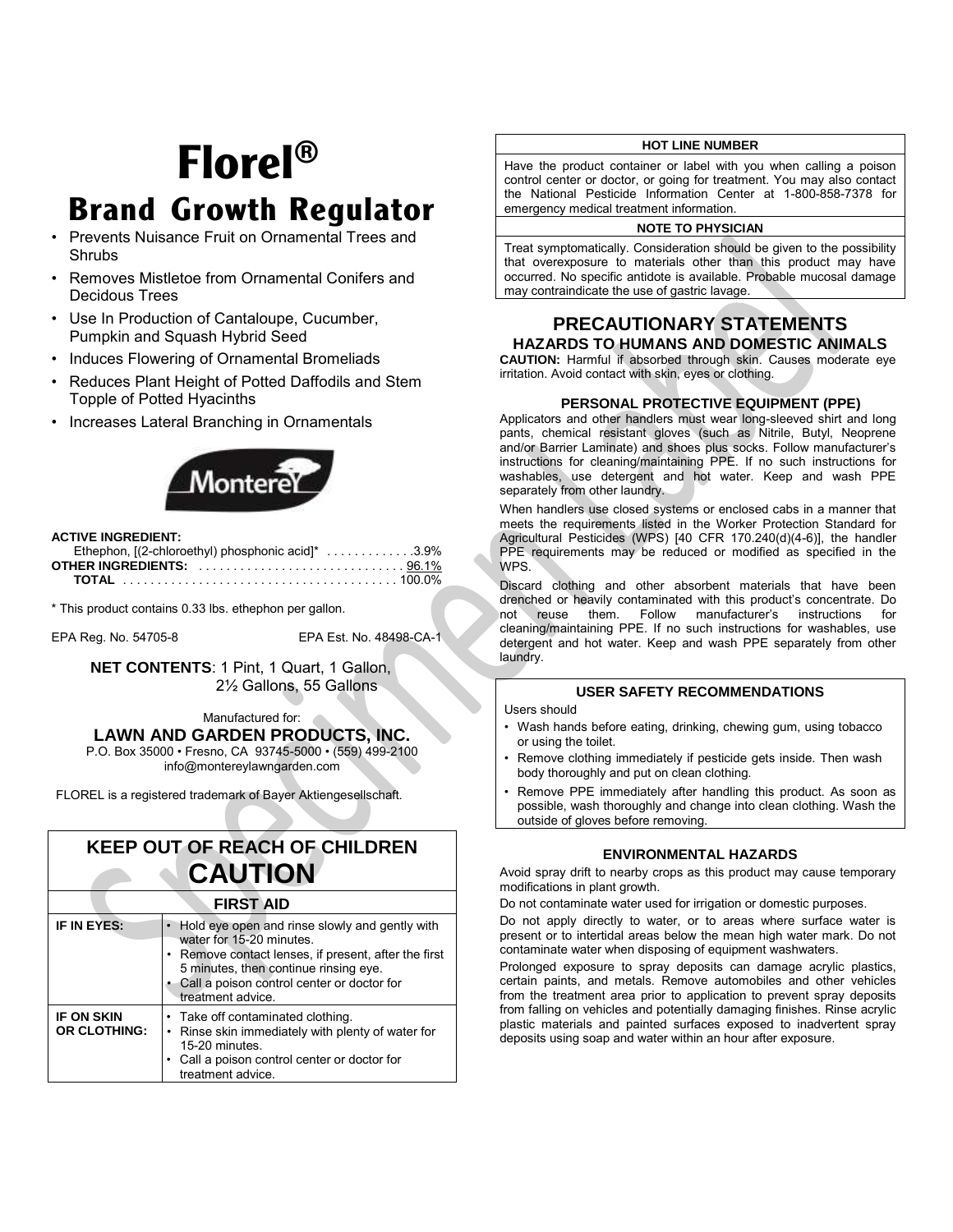#### **GENERAL INFORMATION**

Apply FLOREL BRAND GROWTH REGULATOR spray solution within 24 hours after mixing. DO NOT save unused diluted spray solutions as they will not be as effective as fresh solutions.

#### **For ground application only.**

#### **UNDESIRABLE FRUIT ELIMINATION**

A foliar spray of FLOREL BRAND GROWTH REGULATOR will reduce or eliminate undesirable fruit development on many ornamental trees and shrubs such as: Apple, Carob, Crabapple, Elm, Flowering pear, Flowering plum, Horsechestnut (Buckeye), Oak, Olive, Sour Orange, Sweetgum, Sycamore and others.

#### **MISTLETOE SHOOT REMOVAL**

A foliar spray of FLOREL BRAND GROWTH REGULATOR will cause the abscission of dwarf mistletoe shoots in ornamental conifers and leafy mistletoe shoots in ornamental deciduous trees.

#### **GREENHOUSE, SHADEHOUSE AND FIELD GROWN FLORICULTURE CROPS**

A foliar spray of FLOREL BRAND GROWTH REGULATOR will increase lateral branching, prevent flower initiation and development, and inhibit internode elongation on a wide range of floricultural crops. These include, but are not limited to: Azalea, Begonia, Chrysanthemum, Fuchsia, Zonal and Ivy Geranium, Impatiens, English Ivy, Lantana, Petunia, Poinsettia, Verbena, and Vinca vine *(Vinca major)*.

#### **DEFOLIATION**

A foliar spray of FLOREL BRAND GROWTH REGULATOR applied after buds are matured, will initiate earlier leaf drop of Roses, Tallhedge, and Apple nursery stock. This will allow digging of stock plants prior to the onset of unfavorable weather.

A foliar spray of FLOREL BRAND GROWTH REGULATOR to container-grown plumeria plants accelerates defoliation prior to storage. This reduces fungal problems on dormant plants. A foliar spray of FLOREL BRAND GROWTH REGULATOR to plumeria trees in the field causes leaf abscission and stimulates the appearance of inflorescence buds. This use enhances winter flower production in warm sites such as Hawaii.

#### **FLOWER INDUCTION OF BROMELIADS**

A foliar spray of FLOREL BRAND GROWTH REGULATOR initiates flowering of ornamental bromeliads such as *Ananas, Aechmea, Neoregelia, Vriesia,* and *Billbergia.* 

#### **REDUCTION OF PLANT HEIGHT AND STEM TOPPLE**

A foliar spray of FLOREL BRAND GROWTH REGULATOR will aid in reducing total plant height of potted daffodils and stem topple of potted hyacinths at time of full flower.

#### **HYBRID SEED PRODUCTION**

A foliar spray of FLOREL BRAND GROWTH REGULATOR will modify sex expression and flowering pattern of cantaloupe, cucumbers, pumpkins and squash to facilitate hybrid seed production. Do not use on cantaloupe, cucumbers, pumpkins or squash to be harvested for fresh or processed markets.

## **DIRECTIONS FOR USE**

It is a violation of Federal Law to use this product in a manner inconsistent with its labeling.

Do not apply this product in a way that will contact workers or other persons, either directly or through drift. Only protected handlers may be in the area during application. For any requirements specific to your State or Tribe, consult the agency responsible for pesticide regulations.

**Read entire label before using this product.** 

### **AGRICULTURAL USE REQUIREMENTS**

Use this product only in accordance with its labeling and with the Worker Protection Standard, 40 CFR part 170. This standard contains requirements for the protection of agricultural workers on farms, forests, nurseries, and greenhouses, and handlers of agricultural pesticides. It contains requirements for training, decontamination, notification, and emergency assistance. It also contains specific instructions and expectations pertaining to the statements on this label about personal protective equipment (PPE), notification to workers and restricted-entry intervals. The requirements in this box only apply to uses of this product that are covered by the Worker Protection Standard.

Do not enter or allow worker entry into treated areas during the restricted-entry interval (REI) of 48 hours. The REI is 72 hours in areas where average rainfall is less than 25 inches per year.

PPE required for early entry to treated areas that is permitted under the Worker Protection Standard and that involves contact with anything that has been treated such as plants, soil or water is coveralls over long-sleeved shirt and long pants, chemical resistant gloves, chemical resistant shoes plus socks, and protective eyewear.

Notify workers of the application by warning them orally and posting warning signs at entrances to treated areas.

#### **NON-AGRICULTURAL USE REQUIREMENTS**

The requirements in this box apply to uses of this product that are NOT within the scope of the Worker Protection Standard for agricultural pesticides (40 CFR Part 170). The WPS applies when this product is used to produce agricultural plants on farms, forests, nurseries, or greenhouses.

For ornamental fruit elimination and mistletoe removal. DO NOT allow people (other than applicator) or pets on treatment area during application. DO NOT enter treatment areas until spray has dried. DO NOT allow people or pets to touch treated plants until sprays have dried.

**CHEMIGATION**: Do not apply FLOREL BRAND GROWTH REGULATOR through any type of irrigation system.

#### **UNDESIRABLE FRUIT ELIMINATION (Ornamental Use Only)**

A foliar spray of FLOREL BRAND GROWTH REGULATOR will reduce or eliminate undesirable fruit on ornamental trees and shrubs such as: Apple, Crabapple, Carob, Elm, Flowering pear, Flowering plum, Horsechestnut (Buckeye), Oak, Olive, Sour Orange, Sweetgum, Sycamore and others. Applications must be made before fruit set for best results.

When applied to plants, FLOREL BRAND GROWTH REGULATOR readily enters the plant and breaks down to ethylene, a naturally occurring plant hormone. Ethylene production within the plant is stimulated by stress. For this reason it is important that plants being treated are not under stress from drought, high temperature, disease or other environmental stress conditions. Treating stressed plants can cause severe injury to the plant such as defoliation or leaf scorching. Injury from FLOREL BRAND GROWTH REGULATOR usually does not kill the plant, but can render it unsightly.

Applications should be made at the mid to full bloom stage, prior to fruit set in spray volumes sufficient to wet, but not to runoff. Failure to wet blooms thoroughly will cause incomplete fruit elimination. Spraying too much (until runoff) may cause some defoliation or other plant injury. Sprays applied too early or too late will be less effective and result in incomplete fruit elimination. The activity of FLOREL BRAND GROWTH REGULATOR is linked to plant growth activity and is therefore slower acting when temperatures are low (60ºF) or very high (95ºF). Trees or shrubs should not be under stress when treated such as from drought, insects or diseases. Apply when rain is not expected for 24 hours.

For most species, mix 1 quart of FLOREL BRAND GROWTH REGULATOR in 10 gallons of water (1,000 ppm of ethephon in spray solution) and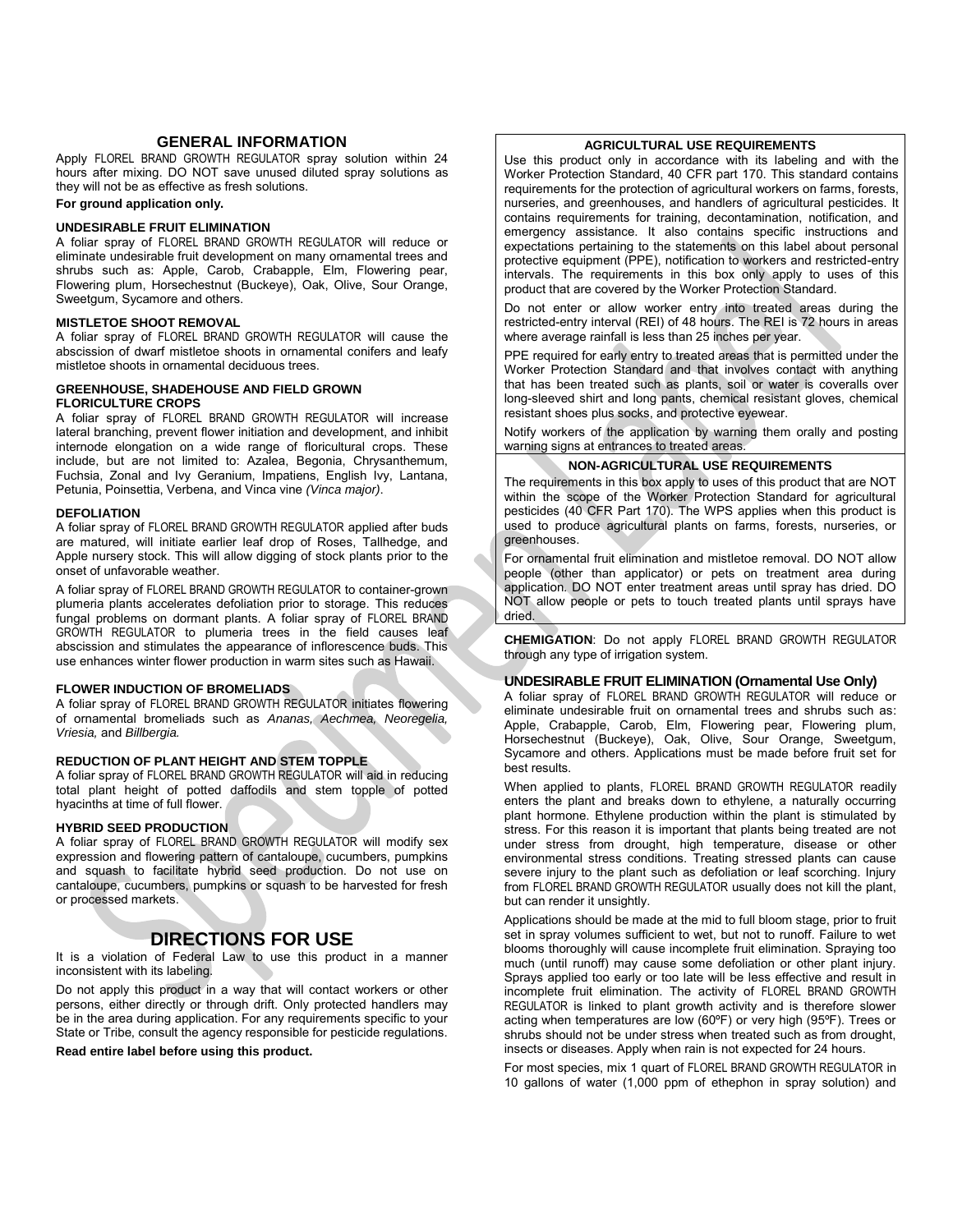apply to thoroughly wet blooms but not to runoff. Amount of spray used will depend on tree size. Some temporary leaf yellowing and leaf drop of old leaves may occur after treatment.

For sensitive species such as Carob: Mix 1/2 quart FLOREL BRAND GROWTH REGULATOR in 10 gallons of water (500 ppm of ethephon in spray solution) and apply to thoroughly wet buds and blooms but not to runoff. Amount of spray solution used will depend on tree size. Some temporary leaf yellowing and drop of old leaves may occur after treatment.

FLOREL BRAND GROWTH REGULATOR has not been tested on all varieties of trees or shrubs which may have undesirable fruit. If it is necessary to treat plant species not listed above, treat only a small portion of the plant to determine the effectiveness of the product and to evaluate plant injury.

NOTES: (1) Plants under sprayed trees are usually not affected at this rate. However, some plants are sensitive to FLOREL BRAND GROWTH REGULATOR (nandina, maples, etc.). If desired or if effects are unknown, the plants may be covered before spraying or the solution can be washed off of foliage with a water hose after application. (2) FLOREL BRAND GROWTH REGULATOR is not intended to be used in commercial fruit production as a thinning agent.

#### **DWARF MISTLETOE REMOVAL**

Use FLOREL BRAND GROWTH REGULATOR as a foliar spray on ornamental conifers for removal of dwarf mistletoe shoots and seeds. Applications made in conjunction with silvicultural mistletoe management will prevent spread of the mistletoe parasite to other parts of the tree and to other trees. Mix 1 quart of FLOREL BRAND GROWTH REGULATOR in 4 gallons of water (2,700 ppm of ethephon in spray solution) and spray to "wet." When treating mistletoe in Douglas Fir, mix 1 pint of FLOREL BRAND GROWTH REGULATOR in 4 gallons of water (1350 ppm of ethephon in spray solution). Application of higher rates on Douglas Fir may result in excessive needle drop. Use of a nonionic surfactant at recommended rates may increase effectiveness. Treat any mistletoe regrowth before seed dispersal occurs. Mature needle drop, that normally occurs in the fall, may be hastened by the use of FLOREL BRAND GROWTH REGULATOR. Apply when temperature is above 65°F and rain is not expected for 24 hours. NOTE: Plants under sprayed trees may be sensitive to FLOREL BRAND GROWTH REGULATOR at this rate. Either cover the plants before spraying or wash the solution off of foliage with a water hose after application.

#### **LEAFY MISTLETOE REMOVAL**

Use FLOREL BRAND GROWTH REGULATOR as a foliar spray on ornamental deciduous trees for removal of leafy mistletoe shoots and seeds. Make applications after fall leaf drop or in spring just before leaf out. Apply when temperature is above 65°F and rain is not expected for 24 hours. Mix 2 quarts of FLOREL BRAND GROWTH REGULATOR in 4 gallons of water (5,400 ppm of ethephon in spray solution). Use of a nonionic surfactant at recommended rates may increase effectiveness. For effective removal of all mistletoe, shoots must be sprayed to "wet." Large mistletoe infections and mistletoe found in mesquite may be difficult to control with a single application and retreatment may be necessary. Should regrowth of mistletoe occur, retreat prior to mistletoe seed dispersal during the labeled application window. NOTE: Plants under sprayed trees may be sensitive to FLOREL BRAND GROWTH REGULATOR at this rate. Either cover the plants before spraying or wash the solution off of foliage with a water hose after application.

#### **RESIDENTIAL OR HOMEOWNER USE:**

Residential applicators or Homeowners may use this product for UNDESIRABLE FRUIT ELIMINATION (Ornamental Use Only) and MISTLETOE REMOVAL by following the Application Rates listed below.

| <b>HOME SPRAY GUIDE</b><br><b>FLOREL BRAND GROWTH REGULATOR</b><br><b>Read Detailed Instructions In This Pamphlet First</b> |                  |          |  |
|-----------------------------------------------------------------------------------------------------------------------------|------------------|----------|--|
| <b>Amount to Use</b>                                                                                                        |                  |          |  |
|                                                                                                                             | <b>FLOREL</b>    | Water    |  |
| <b>Fruit Elimination</b>                                                                                                    |                  |          |  |
| Carob                                                                                                                       | 1.5 Fluid Ounces | 1 Gallon |  |
| <b>Other Species</b>                                                                                                        | 3 Fluid Ounces   | 1 Gallon |  |
| Mistletoe Removal                                                                                                           |                  |          |  |
| Dwarf Mistletoe                                                                                                             | 8 Fluid Ounces   | 1 Gallon |  |
| Leafy Mistletoe                                                                                                             | 16 Fluid Ounces  | 1 Gallon |  |

NOTE: 1 fluid ounce = 2 tablespoons = 6 teaspoons

#### **GREENHOUSE, SHADEHOUSE AND FIELD GROWN FLORICULTURE CROPS**

A foliar spray of FLOREL BRAND GROWTH REGULATOR can be used to increase lateral branching, prevent flower initiation and development, and inhibit internode elongation on a wide range of floricultural crops. These include, but are not limited to: Azalea, Begonia, Chrysanthemum, Fuchsia, Zonal and Ivy Geranium, Impatiens, English Ivy, Lantana, Petunia, Poinsettia, Verbena, and Vinca vine *(Vinca major)*. FLOREL BRAND GROWTH REGULATOR has not been tested on all floricultural crops and varieties. If it is necessary to treat plants not listed above, treat only a small area using the lower rate of application to determine the effectiveness of the product.

A foliar spray with FLOREL BRAND GROWTH REGULATOR in conjunction with hand pinching will increase the number of lateral branches on many ornamental species. In many species, this product can replace hand pinching. Plants being treated with this product will not initiate or develop flowers. FLOREL BRAND GROWTH REGULATOR inhibits internode elongation which maintains plants in a compact form.

When applied, FLOREL BRAND GROWTH REGULATOR readily enters the plant and breaks down into ethylene, a naturally occurring plant hormone. Ethylene production within the plant is stimulated by stress. For this reason, it is important that plants being treated are not under stress from drought, high temperature, disease or other environmental conditions. Treating stressed plants can cause severe injury such as defoliation or leaf scorching. While injury from this product usually does not kill the plant, it can render the plant unsightly and unfit for sale. The activity of this product is linked to plant growth activity and is therefore slower acting when temperatures are below 60ºF or above 95ºF. Avoid drift onto non-target plants.

**Concentration and Coverage**: Unless otherwise stated, the standard rate on greenhouse floricultural crops is 500 ppm of ethephon in spray solution (one pint in 10 gallons of water or 1.6 fluid ounces per gallon of water). Concentrations below 500 ppm can be used depending upon the growth control desired. Apply FLOREL BRAND GROWTH REGULATOR to thoroughly wet the foliage, just to the point of run-off. FLOREL BRAND GROWTH REGULATOR is not translocated, so portions of the plant not covered will not be affected. On most floricultural crops, FLOREL BRAND GROWTH REGULATOR can be applied at 2 to 4 week intervals to maintain the degree of desired control. The first application can be made 1 to 2 weeks following transplanting. The spray interval will depend upon growing conditions dictated by experience.

**For Stock Plants (Except Azalea):** Stock plants of vegetatively propagated crops can be treated with FLOREL BRAND GROWTH REGULATOR during the time between transplanting and the harvest of cuttings. Treatment will prevent flowering and maintain the plant in a vegetative stage of growth. Cuttings should not be harvested for at least one week following treatment.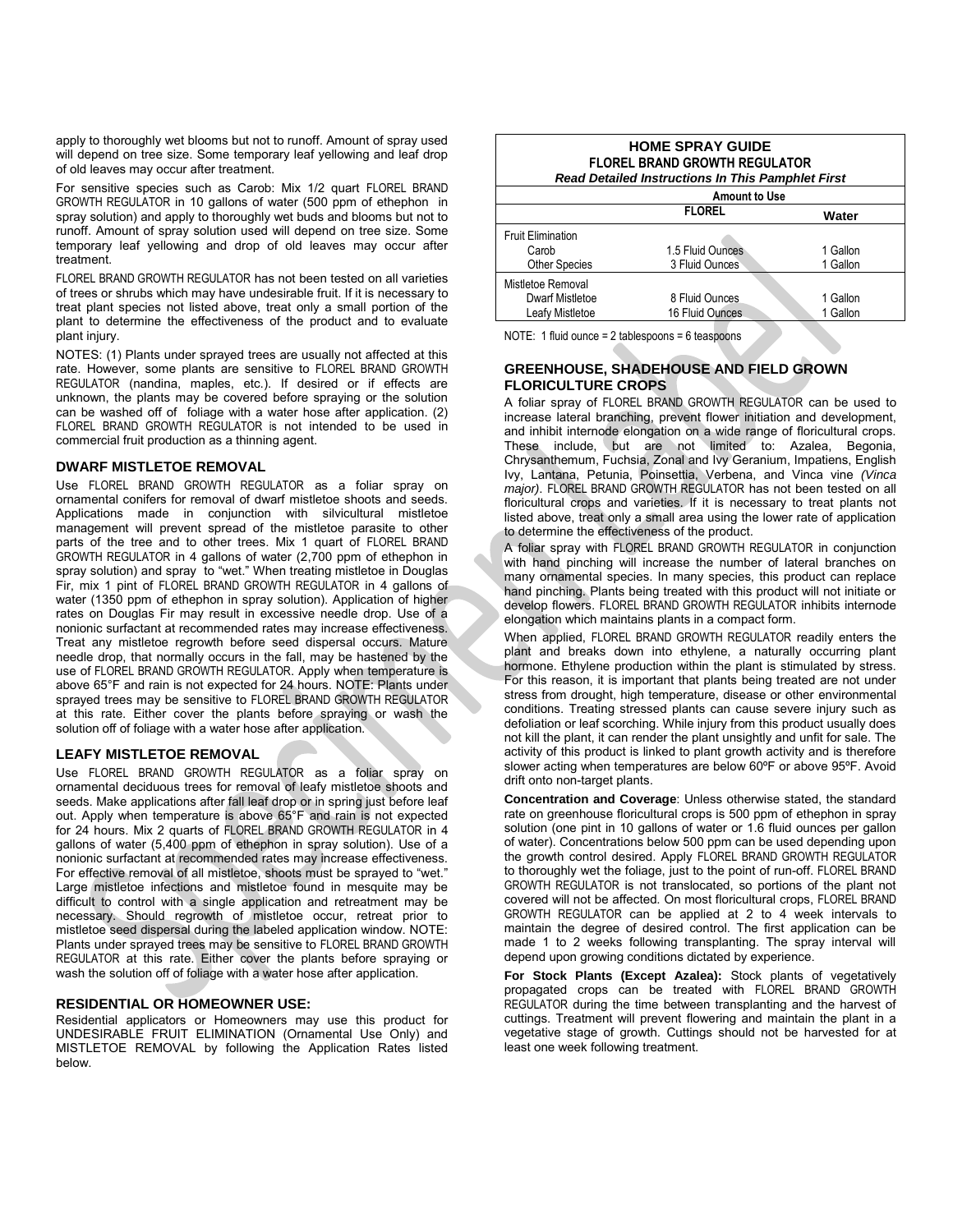**For Finished Plants (Except Azalea):** Apply FLOREL BRAND GROWTH REGULATOR 1 to 2 weeks after transplanting. Repeat at the desired interval (2 to 4 weeks). The last application should be made 6 to 8 weeks prior to the desired flower date.

**For New Guinea Impatiens:** Premature flowering can be prevented with a FLOREL BRAND GROWTH REGULATOR treatment. Since this species is more sensitive to this product, use a rate of 300 ppm of ethephon in spray solution (1 fluid ounce per gallon of water) and make the last application no less than 8 weeks prior to the desired flower date.

**For Azalea (Both Stock And Finished Plants):** To increase lateral branching, mix 2.5 to 5 quarts of FLOREL BRAND GROWTH REGULATOR in 10 gallons of water (2,500 to 5,000 ppm of ethephon in spray solution) and apply to thoroughly wet the foliage. Application should be made at normal pinching times and can be used in conjunction with hand pinching or chemical pinching agents. Use the higher rate on vigorous, tolerant varieties as determined by experience. To prevent unacceptable plant injury, do not treat sensitive varieties such as Sweetheart. To optimize the vigor of cuttings, do not make application for 2 weeks prior to the harvest of cuttings from the treated stock plants. On finished plants, do not make application for 6 to 8 weeks prior to bloom or planned sale.

#### **DEFOLIATION**

A foliar spray of FLOREL BRAND GROWTH REGULATOR will cause earlier leaf drop of roses, tallhedge and apple nursery stock. Apply only after the buds are mature or some injury may result.

A foliar spray of FLOREL BRAND GROWTH REGULATOR to container-grown plumeria plants accelerates defoliation prior to storage. This reduces fungal problems on dormant plants. A foliar spray of FLOREL BRAND GROWTH REGULATOR to plumeria trees in the field causes leaf abscission and stimulates the appearance of inflorescence buds.

**For Roses:** Mix 1 quart of FLOREL BRAND GROWTH REGULATOR in 10 gallons of water and apply to thoroughly wet foliage. Amount of spray used will depend on the size of the rose bush. Amount of defoliation obtained will depend on the variety and temperature. The addition of 1 pint of a nonionic surfactant per 100 gallons of spray solution will improve defoliation. Do not treat sensitive varieties such as Red American Beauty as bud injury may result.

**For Container-grown Plumeria**: Mix 2 gallons FLOREL BRAND GROWTH REGULATOR in 100 gallons of water and apply ½ pint to 1 quart of spray solution per plant depending on size and leafiness. Use of a nonionic surfactant at 0.2% vol/vol improves defoliation. Apply in the fall just prior to frost. Spray upper and lower surfaces of foliage to wetness. Leaf drop occurs in 8-12 days. Young leaves may be slow to abscise. Short day lengths enhance response. Since varietal differences were noted between cultivars, make a test application on a limited number of plants prior to field-wide applications.

**For Field-grown Plumeria**: Mix 2 gallons FLOREL BRAND GROWTH REGULATOR in 100 gallons of water and apply ½ to 2 gallons of spray solution per tree depending on size and leafiness. Use of a nonionic surfactant at 0.2% vol/vol improves defoliation. Spray upper and lower surfaces of foliage to wetness. Winter flowering of plumeria is attained when treatments are made in October. Defoliation is enhanced by short day lengths and water stress. Do not apply before September. Application before September may result in deformed inflorescences. Existing flowers will abscise with FLOREL BRAND GROWTH REGULATOR treatment. Flower development in new inflorescences is dependant upon local temperature conditions, not FLOREL BRAND GROWTH REGULATOR concentrations. Since varietal differences were noted between cultivars, make a test application on a limited number of plants prior to full-scale applications.

**For Tallhedge Buckthorn:** Mix 5 to 10 quarts FLOREL BRAND GROWTH REGULATOR in 10 gallons of water and apply to thoroughly wet foliage. Amount of spray used will depend on size of tallhedge. Use the higher rate when temperatures are cool or earlier defoliation is desired.

**For Apple Nursery Stock:** Mix 1 to 2 pints FLOREL BRAND GROWTH REGULATOR plus 3 quarts of a nonionic surfactant in 50 gallons of water and apply no more solution than is necessary to moisten foliage without runoff. A second treatment 3 to 7 days later using the above rates may be applied. Apply no more than 4 pints FLOREL BRAND GROWTH REGULATOR per season. Do not use on Rome apples as defoliation will not be satisfactory. Amount of defoliation obtained will depend on variety and temperatures.

#### **FLOWER INDUCTION OF BROMELIADS**

FLOREL BRAND GROWTH REGULATOR initiates flowering of ornamental bromeliads such as *Ananas, Aechmea, Neoregelia, Vriesia,* and *Billbergia.*

**Amounts To Use**: For most bromeliad varieties, mix 8 fluid ounces of FLOREL BRAND GROWTH REGULATOR per gallon of water. This prepares a spray concentration of approximately 2,500 ppm of ethephon. Spray all surfaces of the plant to "wet". Avoid overspraying to "runoff" which may cause damage to leaves or the growing points. For treating groups of plants, use approximately 1/2 pint of spray solution per 10 square feet of greenhouse bench or outdoor bed area.

Apply FLOREL BRAND GROWTH REGULATOR spray solutions within 4 hours after mixing. Mix up only the amount of spray you plan to use immediately. DO NOT save unused diluted spray solutions as they will not be as effective as fresh solutions.

The degree of flower induction with a given rate of FLOREL BRAND GROWTH REGULATOR is influenced by the plant age, variety, growth rate, climate and cultural conditions. Lower rates may effectively force flowering or produce desirable foliage coloring on certain varieties. Trial applications at lower rates are suggested before making extensive treatments.

#### **Guidelines For Consistent Flower Forcing:**

- 1. Grow plants on photoperiods regulated to maintain plants vegetatively active prior to treatment; long days for *Ananas*, *Billbergia*, *Neoregelia*, and short days for *Aechmea* and *Vriesia*.
- 2. Treat mature plants that have well established root systems. Treatments too early in the development of the plant will cause erratic flower initiation and the few flowers formed will be small.
- 3. Remove water at base of leaves. Allow foliage to dry prior to treatment. Water may be replaced 24 hours after treatment.
- 4. A minimum night temperature of 65 to 70ºF or higher should be maintained throughout the forcing period.
- 5. Do not apply fertilizer two weeks prior or for two weeks after treatment.

NOTE: Inconsistent results may be obtained if the leaf surface is covered with algae.

#### **REDUCTION OF HYACINTH STEM TOPPLE AND DAFFODIL PLANT HEIGHT**

To reduce potted hyacinth stem topple at time of full flower, apply a foliar spray of FLOREL BRAND GROWTH REGULATOR before florets have opened. Most cultivars will respond to applications of FLOREL BRAND GROWTH REGULATOR at 1,000 to 2,000 ppm of ethephon (1/2 to 1 pint FLOREL BRAND GROWTH REGULATOR in 2.5 gallons of water). Bismarck, Jan Bos, Blue Giant, Delft Blue, and Madame Kruger may benefit from a second spray 2 days after the first.

To reduce total plant height of potted daffodils, apply a foliar spray of FLOREL BRAND GROWTH REGULATOR when the shoots are 3 to 4 inches tall. Most cultivars will respond to 2,000 ppm (1 pint of FLOREL BRAND GROWTH REGULATOR in 2.5 gallons of water) sprays of FLOREL BRAND GROWTH REGULATOR. For earlier forcing, Dutch Master, Joseph MacLeod, Flower Record, and Barrett Browning will benefit from a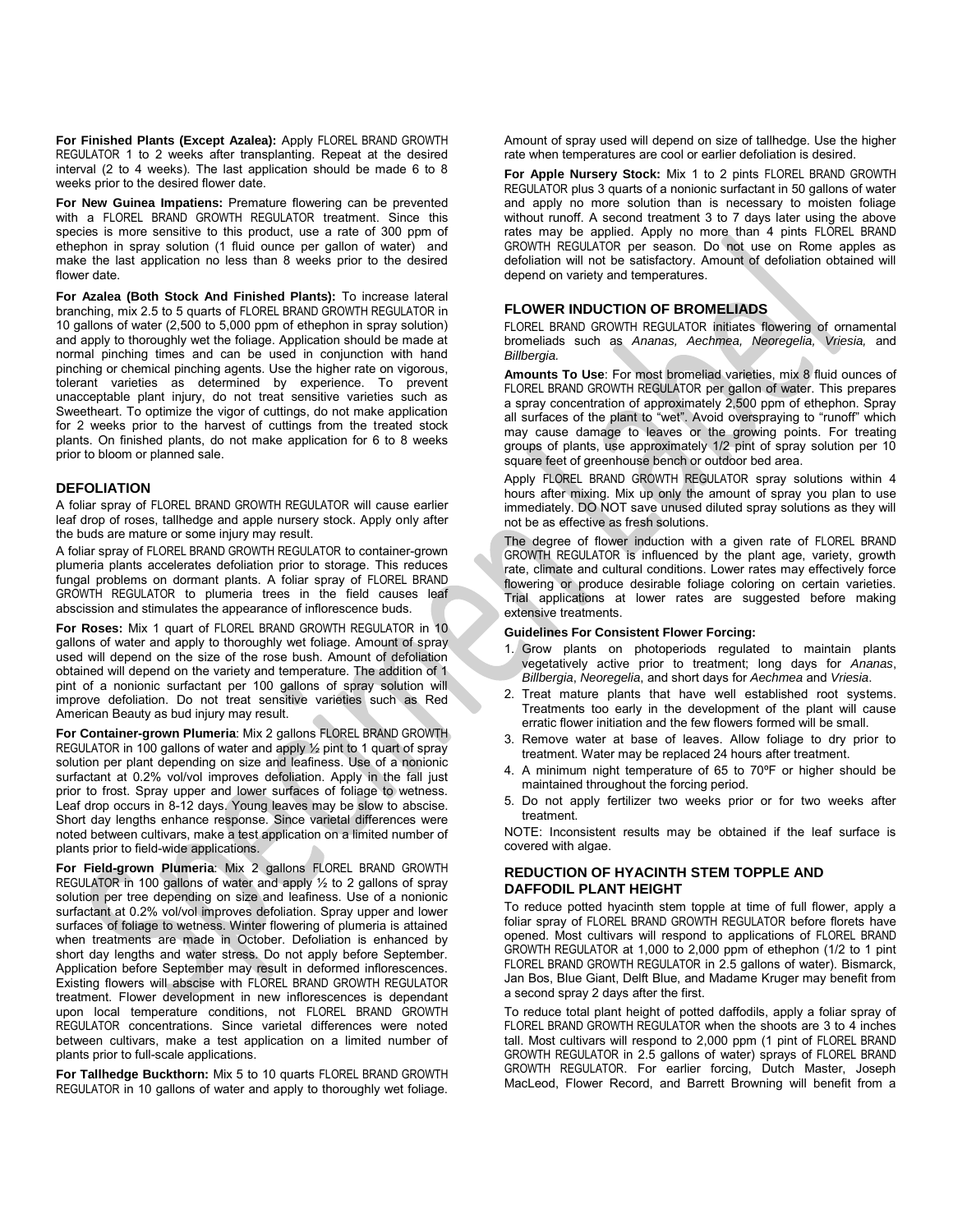second spray 2 or 3 days after the first. Bridal Crown and Geranium require only 1,000 ppm of ethephon in spray solution (1/2 pint in 2.5 gallons of water). Gold Medal, Van Sion, February Gold, and Tete-a-Tete do not require FLOREL BRAND GROWTH REGULATOR treatment.

#### **HYBRID SEED PRODUCTION**

FLOREL BRAND GROWTH REGULATOR modifies sex expression and flowering pattern of cantaloupe, cucumber, squash and pumpkins to facilitate hybrid seed production. Application of FLOREL BRAND GROWTH REGULATOR increases the number of pistillate (female) and decreases the number of staminate (male) flowers. FLOREL BRAND GROWTH REGULATOR brings about earlier formation of female flowers at lower nodes where normally only male flowers are formed in standard (monoecious) cantaloupe, cucumber, squash and pumpkin varieties.

Sexual modification towards femaleness in treated plants is temporary (5 to 15 nodes). Variety, location, climate and cultural practices may influence the best rate for treatment. Due to the wide range in sensitivity of cantaloupe, cucumber and squash cultivars excessive injury may result from FLOREL BRAND GROWTH REGULATOR application even when all label directions are followed. Treatment of cultivars classified as strongly male (Straight Neck, Crookneck) may result in unacceptable level of male flowers remaining. New breeding lines will require trial applications before full scale treatments are made.

Plants sprayed with FLOREL BRAND GROWTH REGULATOR often flower 7 to 10 days earlier than untreated. Therefore pollen source plants should be seeded prior to seed parent to insure adequate pollen availability for hybrid seed production.

Temporary growth inhibition resulting from shortened internodes may be observed.

#### **Hybrid Seed Production In Cantaloupe, Cucumbers, Pumpkins And Squash (CALIFORNIA ONLY)**

**Amounts to Use:** Apply up to 3 quarts per acre of FLOREL BRAND GROWTH REGULATOR in 40 to 100 gallons of water (300 to 750 ppm of ethephon in spray solution) by ground application. Apply no more than 6 spray applications per year at 3 to 10 day intervals beginning at first true leaf stage. Do not harvest within 60 days of last application.

The actual amount and number of applications needed to achieve a satisfactory level of performance without excessive injury is dependent on the specific cultivar and environmental conditions at time of treatment.

**DO NOT** harvest any treated cantaloupe, cucumbers, pumpkins or squash for human or animal consumption. Treatments are to be made for seed production only.

#### **Hybrid Seed Production In Cantaloupe, Cucumber And Squash**

**Amounts to Use:** Apply 1 quart per acre of FLOREL BRAND GROWTH REGULATOR in 40 to 100 gallons of water (100 to 250 ppm of ethephon in spray solution). The actual amount needed to achieve a satisfactory level of performance without excessive injury is dependent on the specific cultivar and environmental conditions at time of treatment. Spray plants at the two leaf stage.

When germination is variable, a repeat application 7 to 10 days after the first may be necessary.

**DO NOT** harvest any treated cantaloupe, cucumbers or squash for human or animal consumption. Treatments are to be made for seed production only.

#### **Hybrid Seed Production In Pumpkins**

**Amounts to Use:** Apply 3 quarts of FLOREL BRAND GROWTH REGULATOR per acre in 40 to 100 gallons of water (300 to 750 ppm of ethephon in spray solution) per acre. Apply no more than 6 spray applications per year at 7 to 10 day intervals beginning at 2 to 4 leaf stage. Do not harvest within 42 days of last application.

**DO NOT** harvest any treated pumpkins for human or animal consumption. Treatments are to be made for seed production only.

## **STORAGE AND DISPOSAL**

Do not contaminate water, food, or feed by storage or disposal.

#### *Storage and Disposal Instructions For Containers Over 1 Gallon:*

**PESTICIDE STORAGE:** Store in original container only. Keep in a cool, dry place inaccessible to children or animals, preferably in a locked storage area.

**PESTICIDE DISPOSAL:** Wastes resulting from the use of this product may be disposed of on site or at an approved waste disposal facility.

**CONTAINER DISPOSAL:** Nonrefillable container. Do not reuse or refill this container. Offer for recycling if available. Triple rinse container (or equivalent) promptly after emptying. Triple rinse as follows: Empty the remaining contents into application equipment or a mix tank and drain for 10 seconds after the flow begins to drip. Fill the container ¼ full with water and recap. Shake for 10 seconds. Pour rinsate into application equipment or a mix tank or store rinsate for later use or disposal. Drain for 10 seconds after the flow begins to drip. Repeat this procedure two more times. Offer for recycling or reconditioning, or dispose of in a sanitary landfill, or by incineration, or, if allowed by state and local authorities, by open burning. If container is burned, stay out of smoke.

#### *Storage and Disposal Instructions For Containers 1 Gallon and Under:*

**PESTICIDE STORAGE:** Store in original container only. Keep in a cool, dry place inaccessible to children or animals, preferably in a locked storage area.

**CONTAINER DISPOSAL: If empty:** Nonrefillable container. Do not reuse or refill this container. Place in trash or offer for recycling if available. **If partly filled**: Call your local solid waste agency for disposal instructions. Never place unused product down any indoor or outdoor drain.

## **CONDITIONS OF SALE AND WARRANTY**

Lawn and Garden Products, Inc. warrants that this product conforms to the chemical description on the label and is reasonably fit for the purposes stated when used in accordance with the use directions under normal conditions. Lawn and Garden Products, Inc. neither makes, nor authorizes any agent or representative to make, any other warranties, express or implied, including fitness or merchantability.

The directions for use of this product are believed to be reliable and should be followed carefully. However, it is impossible to eliminate all risks inherently associated with use of this product. Plant injury, ineffectiveness or other unintended consequences may result because of such factors as timing and method of application, weather and plant conditions, presence of other materials, or other influencing factors, all of which are beyond the control of Lawn and Garden Products, Inc. and Seller. To the extent consistent with applicable law, buyer and user acknowledge and assume all risks and liability resulting from the handling, storage and use of the material not in strict accordance with directions given herewith. To the extent consistent with applicable law, Lawn and Garden Products, Inc. or the Seller shall not be liable for consequential, special, indirect, or incidental damages or losses resulting from the handling or use of this product. The foregoing is a condition of sale by Lawn and Garden Products, Inc. and is accepted as such by the Buyer.

0499/0509(07)-DUAL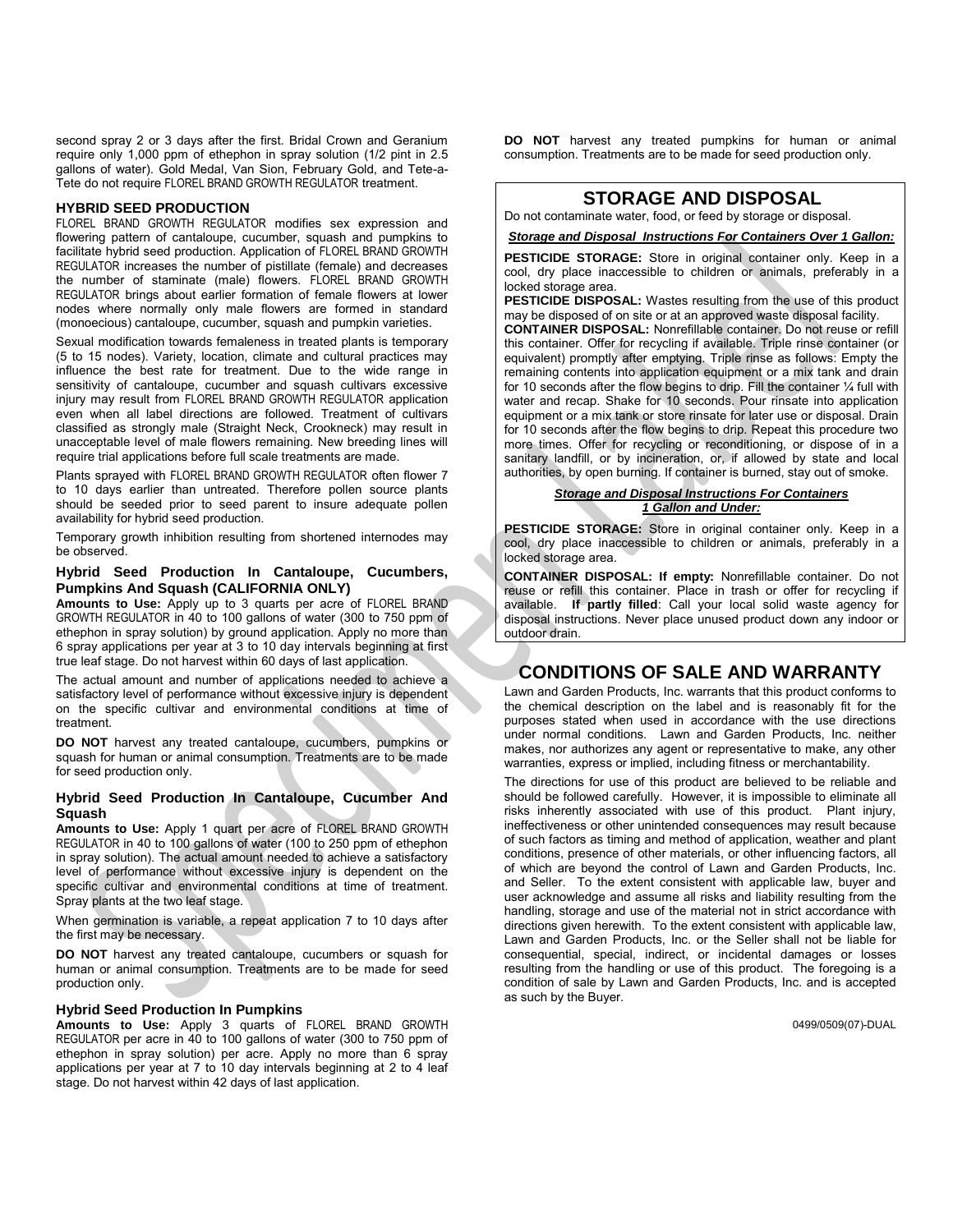# Florel® Brand Growth Regulator Residential Use Only

Only available for sale in:

- Arizona
- California
- Nevada
- New York
- Washington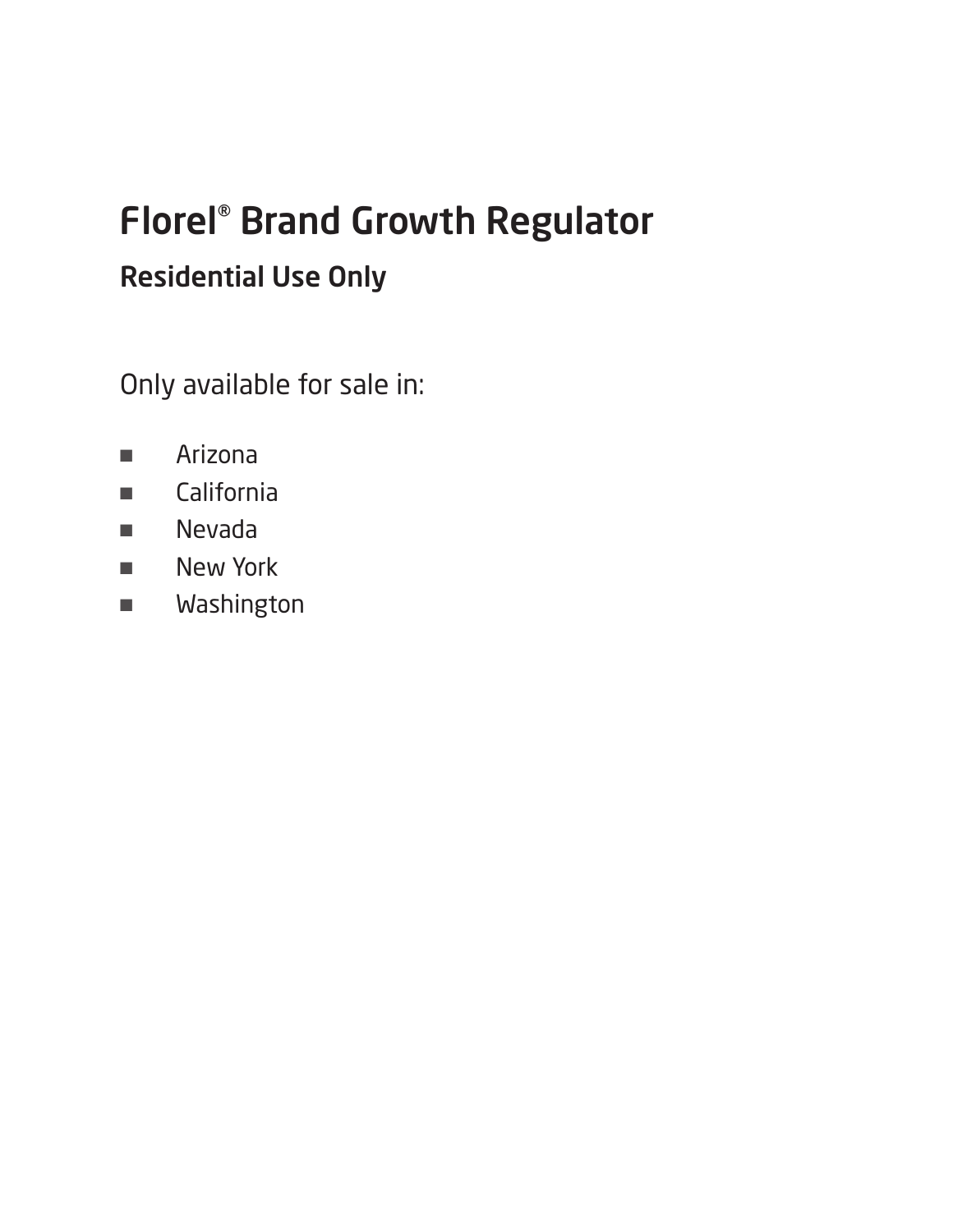# **Florel® Brand Growth Regulator**

- Prevents Nuisance Fruit on Ornamental Trees and **Shrubs**
- Removes Mistletoe from Ornamental Conifers and Decidous Trees



## **ACTIVE INGREDIENT:**

| Ethephon, $[(2-chloroethyl)$ phosphonic acid <sup>*</sup> 3.9% |  |
|----------------------------------------------------------------|--|
|                                                                |  |
|                                                                |  |

\* This product contains 0.33 lbs. ethephon per gallon.

EPA Reg. No. 54705-8 EPA Est. No. 48498-CA-1

## **NET CONTENTS**: 1 Pint, 1 Quart, 1 Gallon

Manufactured for:

## **LAWN AND GARDEN PRODUCTS, INC.**

P.O. Box 35000 • Fresno, CA 93745-5000 • (559) 499-2100 info@montereylawngarden.com

FLOREL is a registered trademark of Bayer Aktiengesellschaft.

## **KEEP OUT OF REACH OF CHILDREN CAUTION**

**FIRST AID**

| IF IN EYES:                                                                                                                                  | • Hold eye open and rinse slowly and gently with<br>water for 15-20 minutes.<br>• Remove contact lenses, if present, after the first<br>5 minutes, then continue rinsing eye.<br>Call a poison control center or doctor for<br>treatment advice. |  |
|----------------------------------------------------------------------------------------------------------------------------------------------|--------------------------------------------------------------------------------------------------------------------------------------------------------------------------------------------------------------------------------------------------|--|
| <b>IF ON SKIN</b><br><b>OR CLOTHING:</b>                                                                                                     | • Take off contaminated clothing.<br>Rinse skin immediately with plenty of water for<br>15-20 minutes.<br>Call a poison control center or doctor for<br>treatment advice.                                                                        |  |
| <b>HOT LINE NUMBER</b>                                                                                                                       |                                                                                                                                                                                                                                                  |  |
| Have the product container or label with you when calling a poison<br>control center or doctor, or going for treatment. You may also contact |                                                                                                                                                                                                                                                  |  |

control control contact and contact or doubled and contact the contact of the contact and contact and contact a the National Pesticide Information Center at 1-800-858-7378 for emergency medical treatment information.

#### **NOTE TO PHYSICIAN**

Treat symptomatically. Consideration should be given to the possibility that overexposure to materials other than this product may have occurred. No specific antidote is available. Probable mucosal damage may contraindicate the use of gastric lavage.

## **PRECAUTIONARY STATEMENTS HAZARDS TO HUMANS AND DOMESTIC ANIMALS**

**CAUTION:** Harmful if absorbed through skin. Causes moderate eye irritation. Avoid contact with skin, eyes or clothing. Wash thoroughly with soap and water after handling. Wash clothing separately from other laundry. DO NOT allow people (other than applicator) or pets on treatment area during application. DO NOT allow people or pets to touch treated plants until sprays have dried.

### **ENVIRONMENTAL HAZARDS**

To protect the environment, do not allow pesticide to enter or run off into storm drains, drainage ditches, gutters or surface waters. Applying this product in calm weather when rain is not predicted for the next 24 hours will help to ensure that wind or rain does not blow or wash pesticide off the treatment area. Rinsing application equipment over the treated area will help avoid run off to water bodies or drainage systems.

Avoid spray drift to nearby plants as this product may cause temporary modifications in plant growth.

Prolonged exposure to spray deposits can damage acrylic plastics, certain paints, and metals. Remove automobiles and other vehicles from the treatment area prior to application to prevent spray deposits from falling on vehicles and potentially damaging finishes. Rinse acrylic plastic materials and painted surfaces exposed to inadvertent spray deposits using soap and water within an hour after exposure.

## **GENERAL INFORMATION**

Apply FLOREL BRAND GROWTH REGULATOR spray solution within 24 hours after mixing. DO NOT save unused diluted spray solutions as they will not be as effective as fresh solutions.

**For ground application only.** 

#### **UNDESIRABLE FRUIT ELIMINATION**

A foliar spray of FLOREL BRAND GROWTH REGULATOR will reduce or eliminate undesirable fruit development on many ornamental trees and shrubs such as: Apple, Carob, Crabapple, Elm, Flowering pear, Flowering plum, Horsechestnut (Buckeye), Oak, Olive, Sour Orange, Sweetgum, Sycamore and others.

#### **MISTLETOE SHOOT REMOVAL**

A foliar spray of FLOREL BRAND GROWTH REGULATOR will cause the abscission of dwarf mistletoe shoots in ornamental conifers and leafy mistletoe shoots in ornamental deciduous trees.

## **DIRECTIONS FOR USE**

It is a violation of Federal Law to use this product in a manner inconsistent with its labeling. Do not apply this product in a way that will contact workers or other persons, either directly or through drift. For use only on ornamental trees and shrubs in areas such as

Ornamental Gardens, Residential Grounds, industrial/Institutional Grounds, or Private Grounds.

**Read entire label before using this product.** 

#### **UNDESIRABLE FRUIT ELIMINATION (Ornamental Use Only)**

A foliar spray of FLOREL BRAND GROWTH REGULATOR will reduce or eliminate undesirable fruit on ornamental trees and shrubs such as: Apple, Crabapple, Carob, Elm, Flowering pear, Flowering plum, Horsechestnut (Buckeye), Oak, Olive, Sour Orange, Sweetgum, Sycamore and others. Applications must be made before fruit set for best results.

When applied to plants, FLOREL BRAND GROWTH REGULATOR readily enters the plant and breaks down to ethylene, a naturally occurring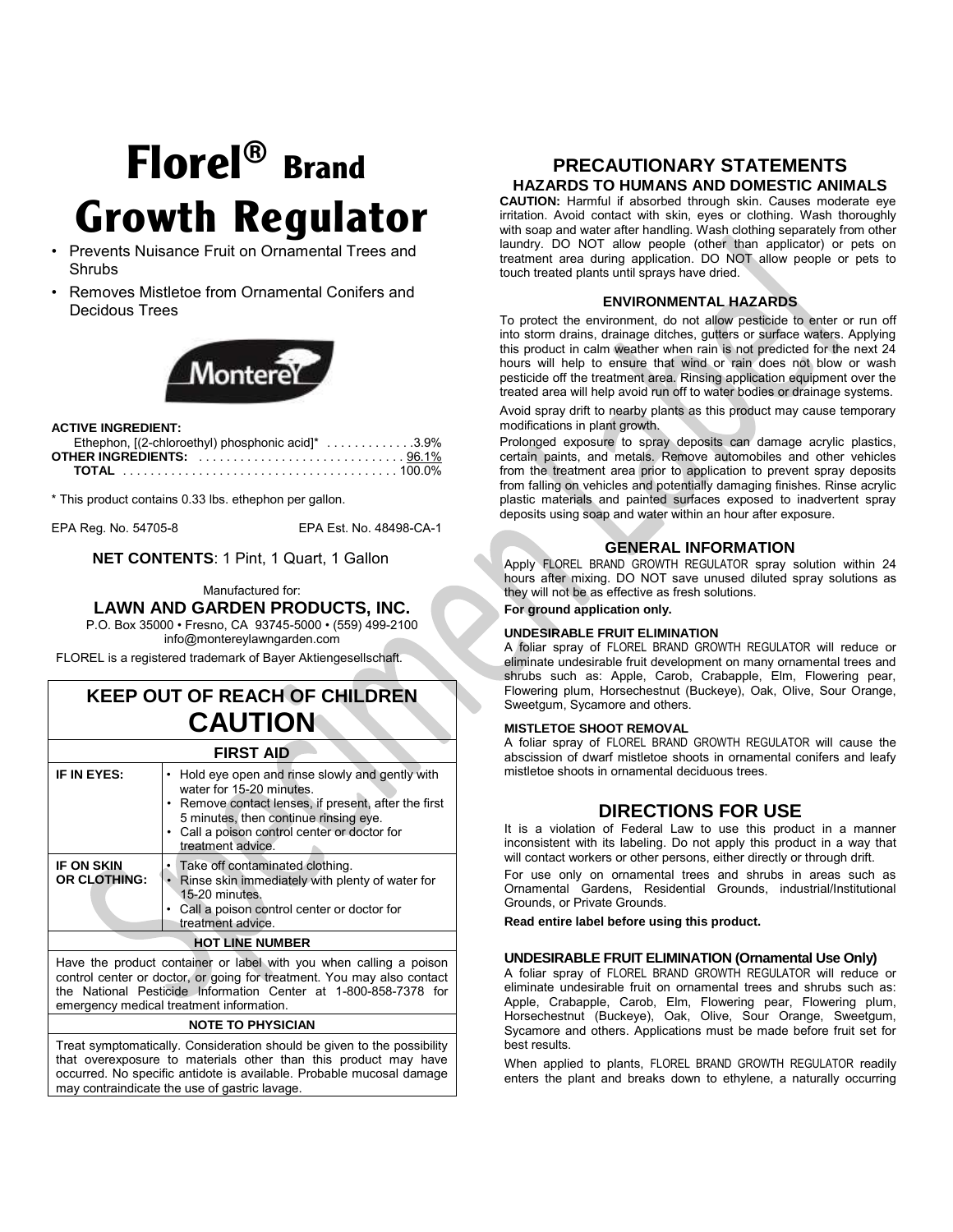plant hormone. Ethylene production within the plant is stimulated by stress. For this reason it is important that plants being treated are not under stress from drought, high temperature, disease or other environmental stress conditions. Treating stressed plants can cause severe injury to the plant such as defoliation or leaf scorching. Injury from FLOREL BRAND GROWTH REGULATOR usually does not kill the plant, but can render it unsightly.

Applications should be made at the mid to full bloom stage, prior to fruit set in spray volumes sufficient to wet, but not to runoff. Failure to wet blooms thoroughly will cause incomplete fruit elimination. Spraying too much (until runoff) may cause some defoliation or other plant injury. Sprays applied too early or too late will be less effective and result in incomplete fruit elimination. The activity of FLOREL BRAND GROWTH REGULATOR is linked to plant growth activity and is therefore slower acting when temperatures are low (60ºF) or very high (95ºF). Trees or shrubs should not be under stress when treated such as from drought, insects or diseases. Apply when rain is not expected for 24 hours.

For most species, mix 1 quart of FLOREL BRAND GROWTH REGULATOR in 10 gallons of water (1,000 ppm of ethephon in spray solution) and apply to thoroughly wet blooms but not to runoff. Amount of spray used will depend on tree size. Some temporary leaf yellowing and leaf drop of old leaves may occur after treatment.

For sensitive species such as Carob: Mix 1/2 quart FLOREL BRAND GROWTH REGULATOR in 10 gallons of water (500 ppm of ethephon in spray solution) and apply to thoroughly wet buds and blooms but not to runoff. Amount of spray solution used will depend on tree size. Some temporary leaf yellowing and drop of old leaves may occur after treatment.

FLOREL BRAND GROWTH REGULATOR has not been tested on all varieties of trees or shrubs which may have undesirable fruit. If it is necessary to treat plant species not listed above, treat only a small portion of the plant to determine the effectiveness of the product and to evaluate plant injury.

NOTES: (1) Plants under sprayed trees are usually not affected at this rate. However, some plants are sensitive to FLOREL BRAND GROWTH REGULATOR (nandina, maples, etc.). If desired or if effects are unknown, the plants may be covered before spraying or the solution can be washed off of foliage with a water hose after application. (2) FLOREL BRAND GROWTH REGULATOR is not intended to be used in commercial fruit production as a thinning agent.

#### **DWARF MISTLETOE REMOVAL**

Use FLOREL BRAND GROWTH REGULATOR as a foliar spray on ornamental conifers for removal of dwarf mistletoe shoots and seeds. Applications made in conjunction with silvicultural mistletoe management will prevent spread of the mistletoe parasite to other parts of the tree and to other trees. Mix 1 quart of FLOREL BRAND GROWTH REGULATOR in 4 gallons of water (2,700 ppm of ethephon in spray solution) and spray to "wet." When treating mistletoe in Douglas Fir, mix 1 pint of FLOREL BRAND GROWTH REGULATOR in 4 gallons of water (1350 ppm of ethephon in spray solution). Application of higher rates on Douglas Fir may result in excessive needle drop. Use of a nonionic surfactant at recommended rates may increase effectiveness. Treat any mistletoe regrowth before seed dispersal occurs. Mature needle drop, that normally occurs in the fall, may be hastened by the use of FLOREL BRAND GROWTH REGULATOR Apply when temperature is above 65°F and rain is not expected for 24 hours. NOTE: Plants under sprayed trees may be sensitive to FLOREL BRAND GROWTH REGULATOR at this rate. Either cover the plants before spraying or wash the solution off of foliage with a water hose after application.

#### **LEAFY MISTLETOE REMOVAL**

Use FLOREL BRAND GROWTH REGULATOR as a foliar spray on ornamental deciduous trees for removal of leafy mistletoe shoots and seeds. Make applications after fall leaf drop or in spring just before leaf out. Apply when temperature is above 65°F and rain is not expected for 24 hours. Mix 2 quarts of FLOREL BRAND GROWTH REGULATOR in 4 gallons of water (5,400 ppm of ethephon in spray solution). Use of a nonionic surfactant at recommended rates may increase effectiveness. For effective removal of all mistletoe, shoots must be sprayed to "wet." Large mistletoe infections and mistletoe found in mesquite may be difficult to control with a single application and retreatment may be necessary. Should regrowth of mistletoe occur, retreat prior to mistletoe seed dispersal during the labeled application window. NOTE: Plants under sprayed trees may be sensitive to FLOREL BRAND GROWTH REGULATOR at this rate. Either cover the plants before spraying or wash the solution off of foliage with a water hose after application.

#### **RESIDENTIAL OR HOMEOWNER USE:**

Residential applicators or Homeowners may use this product for UNDESIRABLE FRUIT ELIMINATION (Ornamental Use Only) and MISTLETOE REMOVAL by following the Application Rates listed below.

| <b>HOME SPRAY GUIDE</b><br><b>FLOREL BRAND GROWTH REGULATOR</b><br><b>Read Detailed Instructions In This Pamphlet First</b> |                     |          |  |
|-----------------------------------------------------------------------------------------------------------------------------|---------------------|----------|--|
| <b>Amount to Use</b>                                                                                                        |                     |          |  |
|                                                                                                                             | FLOREL $^\circledR$ | Water    |  |
| Fruit Elimination                                                                                                           |                     |          |  |
| Carob                                                                                                                       | 1.5 Fluid Ounces    | 1 Gallon |  |
| <b>Other Species</b>                                                                                                        | 3 Fluid Ounces      | 1 Gallon |  |
| Mistletoe Removal                                                                                                           |                     |          |  |
| <b>Dwarf Mistletoe</b>                                                                                                      | 8 Fluid Ounces      | 1 Gallon |  |
| Leafy Mistletoe                                                                                                             | 16 Fluid Ounces     | 1 Gallon |  |

NOTE: 1 fluid ounce = 2 tablespoons = 6 teaspoons

## **STORAGE AND DISPOSAL**

Do not contaminate water, food, or feed by storage or disposal.

#### *Storage and Disposal Instructions For Containers 1 Gallon and Under:*

**PESTICIDE STORAGE:** Store in original container only. Keep in a cool, dry place inaccessible to children or animals, preferably in a locked storage area.

**CONTAINER DISPOSAL: If empty:** Do not reuse this container. Place in trash or offer for recycling if available. **If partly filled**: Call your local solid waste agency for disposal instructions. Never place unused product down any indoor or outdoor drain.

#### *Storage and Disposal Instructions For Containers Over 1 Gallon:*

**PESTICIDE STORAGE:** Store in original container only. Keep I a cool, dry place inaccessible to children and animals, preferably in a locked storage area.

**PESTICIDE DISPOSAL:** Wastes resulting from the use of this product may be disposed of on site or at an approved waste disposal facility.

**CONTAINER DISPOSAL:** Nonrefillable container. Do not reuse or refill this container. Offer for recycling if available. Triple rinse container (or equivalent) promptly after emptying. Triple rinse as follows: Empty the remaining contents into application equipment or a mix tank and drain for 10 seconds after the flow begins to drip. Fill the container ¼ full with water and recap. Shake for 10 seconds. Pour rinsate into application equipment or a mix tank or store rinsate for later use or disposal. Drain for 10 seconds after the flow begins to drip. Repeat this procedure two more times. Offer for recycling or reconditioning, or dispose of in a sanitary landfill, or by incineration, or, if allowed by state and local